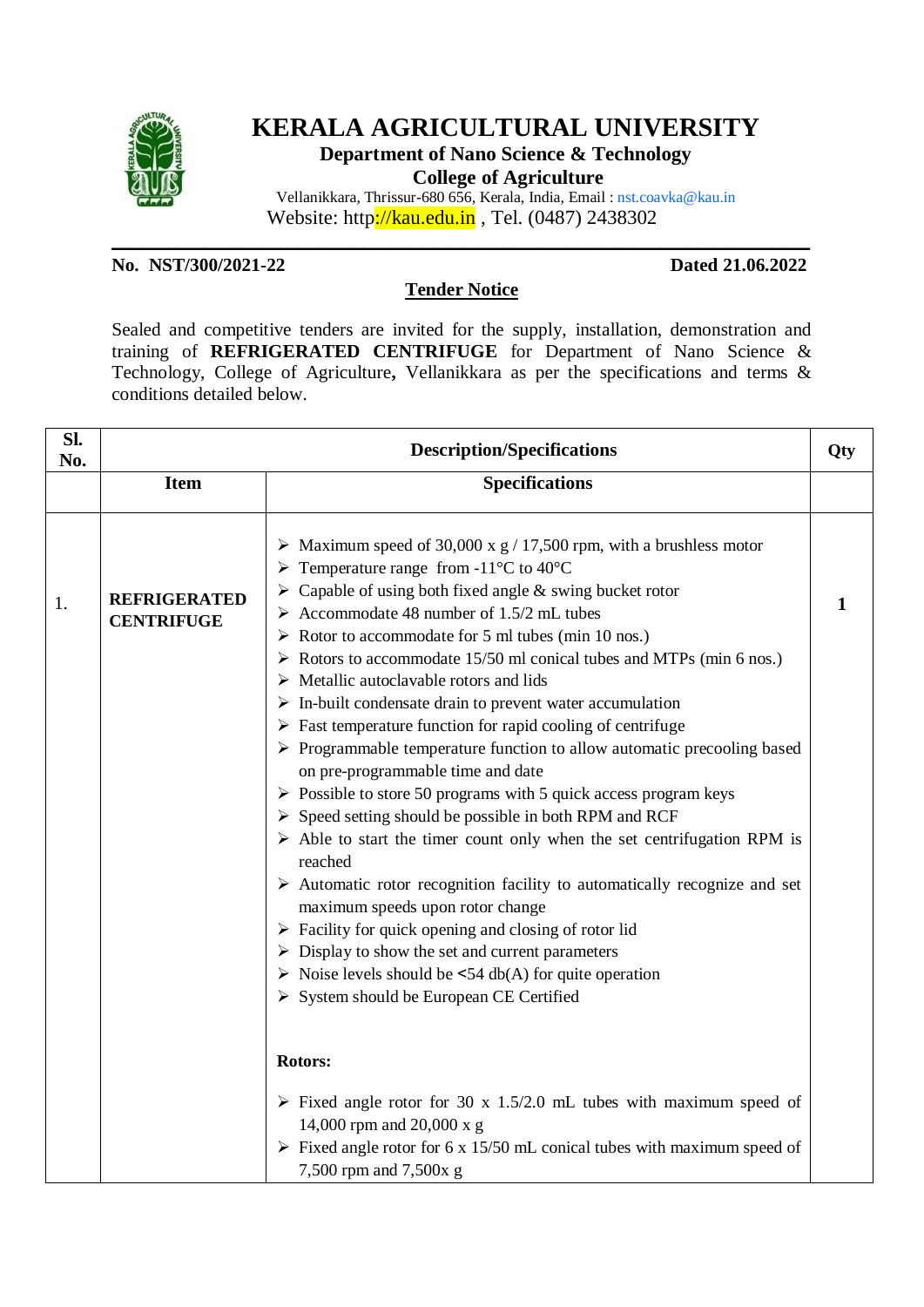| <b>Condition No. 1.</b><br>Warranty 3 years for the entire unit and 3 years Annual maintenance<br>contract with spares/equivalent and should be provided free of cost for<br>the electrical/electronic goods |  |
|--------------------------------------------------------------------------------------------------------------------------------------------------------------------------------------------------------------|--|
| <b>Condition No. 2.</b>                                                                                                                                                                                      |  |
| Amount should be inclusive of transportation charges, taxes,<br>installation and necessary electrification charges if needed                                                                                 |  |
| Please note that bids that fulfills the CONDITION NO. 1 and 2<br>will only be considered.                                                                                                                    |  |

| Delivery date of items              | : Within 20 days of confirmation of tender |
|-------------------------------------|--------------------------------------------|
| Last date for receipt of the tender | : At 02.00pm on $05/07/2022$               |
| Date and time of opening of tender  | : At 03.30pm on $05/07/2022$               |

## **Terms and conditions**

1. Tender form

The tender form may be downloaded from the following web link in the internet http://www.kau.in/sites/default/files/documents/kau tender form.pdf The cost of tender form and EMD will be accepted **by way of separate DDs** taken in favour of **Dean, College of Agriculture, Kerala Agricultural University Vellanikkara, Thrissur-680 656 and payable at State Bank of India, KAU Branch, Vellanikkara(IFSC -SBIN0070670)** along with tender. The tender cost and GST amount should be specified, while submitting the tender. **Cost of Tender Form: Rs 1500/- + Rs 270/- (18% GST) = Rs 1770/-**  (both as separate DD's)

2. Earnest Money Deposit (EMD):

One per cent of the value of the tender for **REFRIGERATED CENTRIFUGE** rounded to the nearest Rupee has to be remitted asEMD along with the tender as separate DD drawn in favour of **Dean, College of Agriculture, Kerala Agricultural University Vellanikkara, Thrissur-680 656 and payable at State Bank of India, KAU Branch, Vellanikkara (IFSC -SBIN0070670).** The tender should be accompanied by an agreement in Kerala stamp paper worth **Rs 200/-(Rupees Two Hundred Only)** in the prescribed format that can be downloaded from the website, <http://www.kau.in/tenders>

3. The sealed cover containing the tender documents should be superscribed as **"Tender for the Supply and installation of REFRIGERATED CENTRIFUGE".**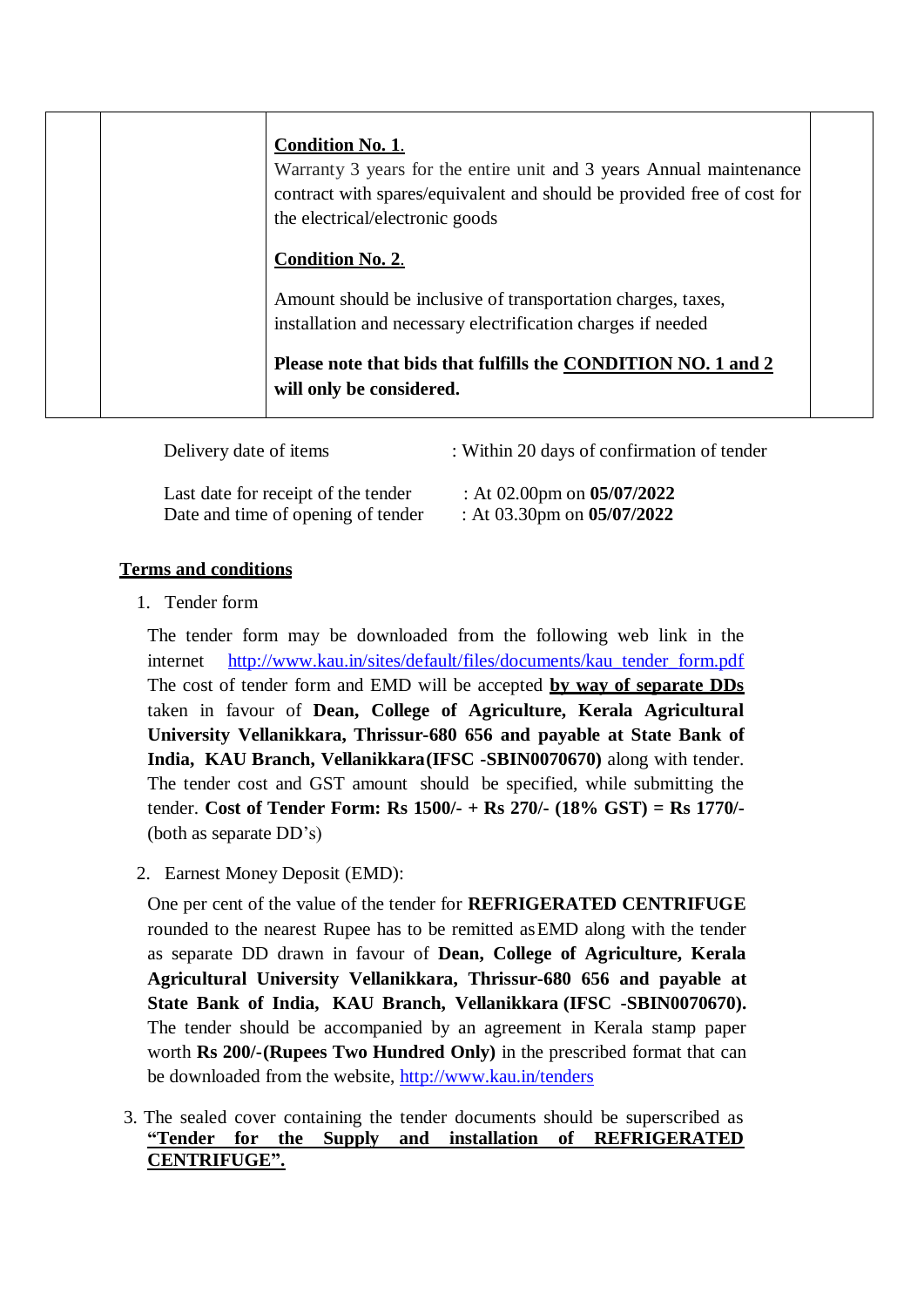- 4. The successful tenderer should further execute an agreement in Kerala Stamp paper worth **Rs 200/-** (Rupees Two Hundred Only) and furnish a **Security Deposit** of 5% of cost the item/work quoted in the form of term deposit/bank guarantee/demand draft drawn in favour of **Dean, College of Agriculture, Kerala Agricultural University Vellanikkara, Thrissur-680 656 and payable at State Bank of India, KAU branch, Vellanikkara (IFSC - SBIN0070670)** only when directed from this office. The format of this agreement also can be downloaded from the website, <http://www.kau.in/tenders>
- 5. The rate quoted should be inclusive of all charges (tax, transportation and installation charge etc.) and should be valid for a minimum period of 1 year w.e.f. the date of tender notice. Successful test run of the **REFRIGERATED CENTRIFUGE** in the Department of Nano Science & Technology should be performed for effecting payment.
- 6. Institutions under KAU are exempted (registered with DSIR) from payment of customs and excise duty for our procurements and hence prices quoted should be exclusive of these. The cost of the item, tax and other charges should be separately stated. The institution is eligible for concessional GST at 5% as per rules.
- 7. The exact specification, details of make, model, name of the manufacturer, name of the country etc. of the item must be clearly specified in the technical literature and brochures of the item have also to be furnished along with the tender.
- 8. Warranty details, firmness of the quoted price should be clearly stated.
- 9. Minimum of three years warranty is required as per rules.
- 10. The Dean, College of Agriculture, Vellanikkara has the right to accept or reject any or all of the offers without assigningany reason.
- 11. If any Harthal/strike/any unexpected holiday occurs on the date of opening of tender, the tenderwill be opened on the next working day.
- 12. All the rules and regulations applicable to Government tender will be applicable to this tenderalso.

### **Special Conditions**

- 1. Tenders insisting payment in advance either full or part for releasing the documents throughbank are liable for rejection.
- 2. Original Leaflets/brochures containing technical features on the different models of the items quotedshould be attached with the tender.